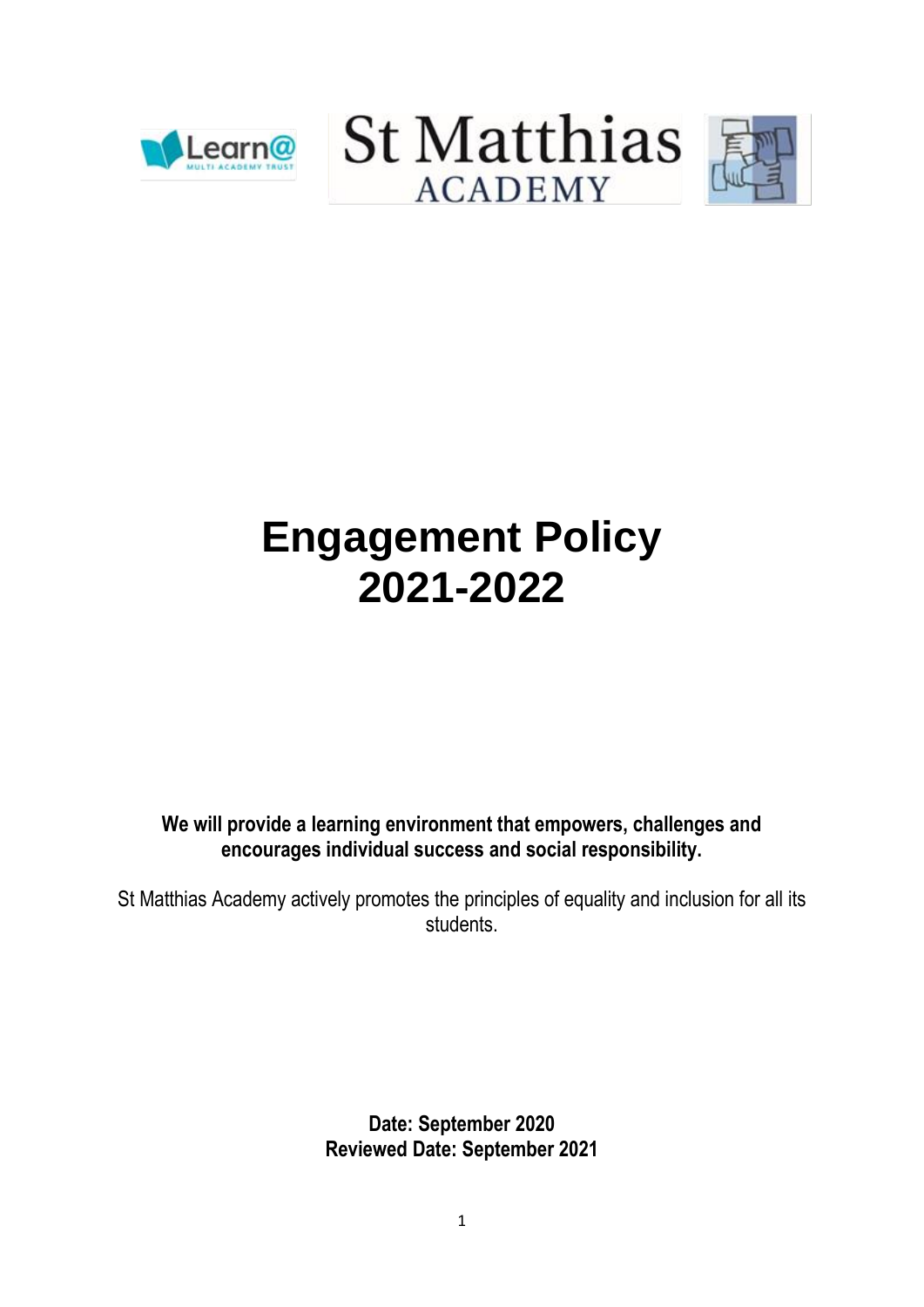# **Engagement Policy: Guidance for Managing Behaviour and Safety**

#### **Promoting Positive Relationships**

Positive relationships with the pupil are at the heart of engagement. It is our view that the deliberate, skilful cultivation by the staff member of positive relationships with the children is the cornerstone of all successful behaviour management.

Through our interactions with each other, we model positive and respectful relationships for the children. It is therefore fundamental that we promote appropriate language and positive listening skills in all areas of our work

"Education is the passport to the future for tomorrow belongs to the people who prepare for it today "Malcom X

#### **Introduction**

We believe that if pupils are 'engaged' then principally their behaviour is being managed. As a specialist provision we do not want to talk about just behaviour as this is usually done within a context of negativity. We accept the need for strong firm boundaries and the principles of sanction and recognition, but try to focus on working on the triggers which cause these behaviours rather than using a responsive model when a learner is in crisis. We use the term behaviour in the sense of it being a communication tool and a response to an individual set of circumstances. We support individuals to cope with obstacles that prevent clear communication, offering alternative ways to express themselves positively.

Behaviour management is not a discrete, separate element of school life but part of being engaged or disengaged with learning and the Academy. All behaviours are communications, all in response to a feeling, experience or stimulus. Behaviour is also a personal response to an individual's own perception and or interpretation of a situation and or event.

Everything we do, all our words, actions, postures, planning, organisation, and also what we do not do, contributes to behaviour management. It is therefore crucial that staff consider their own behaviour at all times. At St Matthias Academy, we understand that this is where behaviour management begins. We endeavour to create an exciting dynamic learning environment for all. We draw upon a wide range of creative ideas to place social, emotional growth, development and awareness at the centre of all we do. Interactive displays are an extremely valued tool to support the ongoing dialogue and developing awareness of how individuals are feeling and the impact these feelings can then have on behaviours.

*"Many of the problems of control that arise in the classroom are a direct consequence of the way in which the teacher acts (or reacts) toward the children concerned…. So, the teacher must examine closely what is really going on in the interaction that is taking place, and by understanding its nature, modify personal responses as necessary."*  Tim Brighouse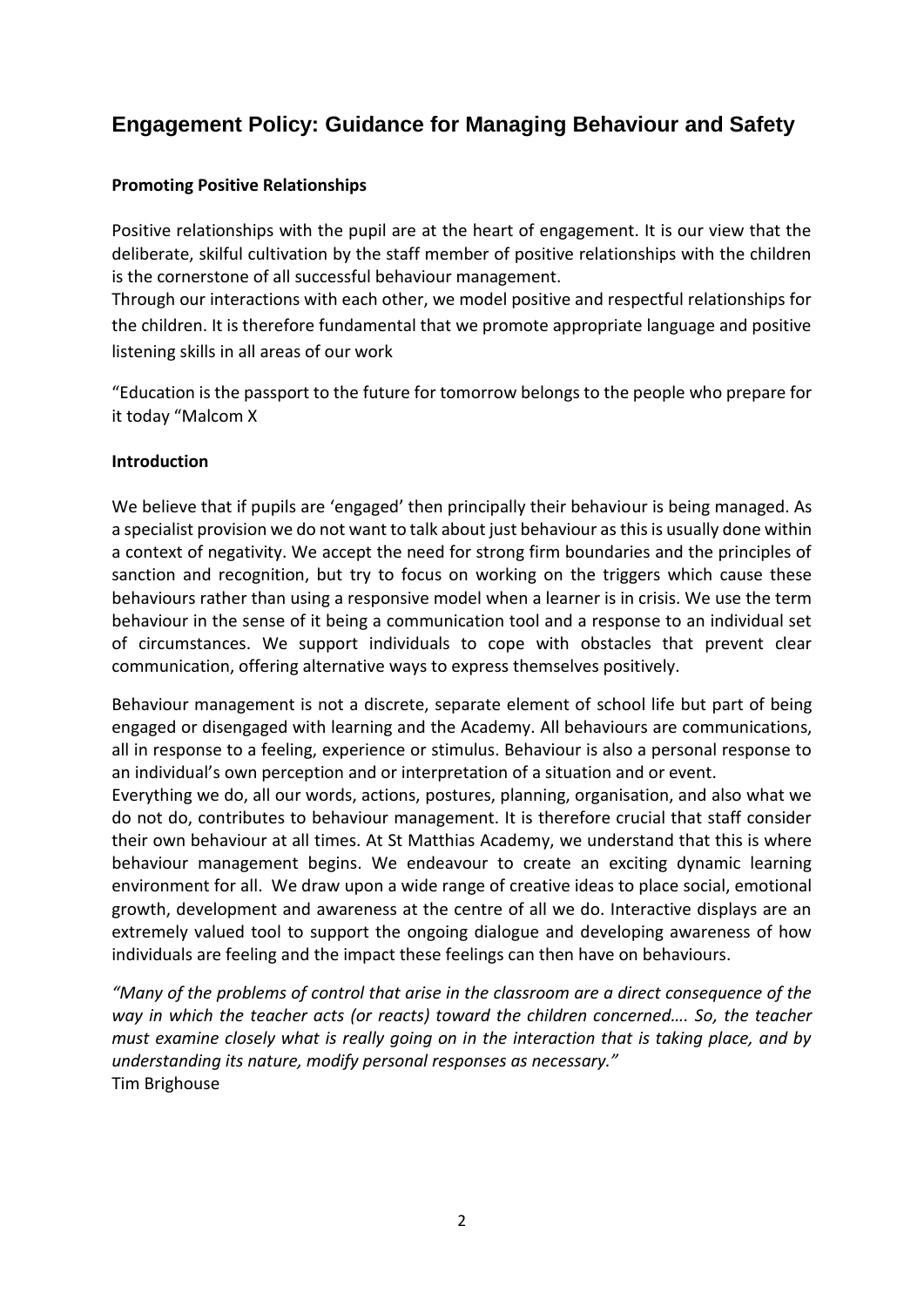#### **What do we want the engagement/behaviour policy to do?**

The engagement policy should allow us to build a framework from which to work that allows us to be consistent in our responses to learners. The policy should encourage the building of positive relationships and develop a sense of belonging to the St Matthias community that values and includes everyone. The policy should keep us focused on the core principles of the Academy which are inclusion and positive educational experiences.

#### **Our promise to the learners at St Matthias Academy:**

WE WILL ……

- Let you know that we care and like you
- Make you safe
- Help you learn about your needs
- Help you meet your needs in balance with others
- Help you think about your ambitions
- Help you work towards your goals and ambitions

We want all our learners to leave for College, work or Apprenticeship with new hope, new skills and in a positive new direction.

Any behaviour management policy will only be as effective as the work of the staff who put it into practice. There are no simple remedies. It is the totality of the responses the child receives and the quality of teaching and environment that will ultimately affect their behaviour for good or ill. So any policy has to be applied with humanity, sensitivity and most importantly consistency throughout.

Parents/Carers and pupils' views are sought through questionnaires, meetings and ongoing dialogue which then informs the review process. The Academy community will review and reflect on the engagement policy each year to ensure that it is still fit for purpose, is being applied consistently is relevant and has a positive impact on learning.

#### **Shared values and beliefs**

We believe the management of children's behaviour should reflect the values of the Academy. We choose an approaches and procedures which enhance the quality of all relationships between adults, between children and between adults and children. This principle should guide all our actions. The Academy recognises that any rules should be aspirational for all and recognises that they are a challenge to meet for many of our learners. Each class will have developed a set of expectations that are guided by the Academy rules and principles.

The formation of healthy relationships is the basis of positive engagement, good behaviour management and effective learning. We are always aware that all discipline involves values and we continually strive to find better ways of helping our children to learn and more satisfying ways of behaving.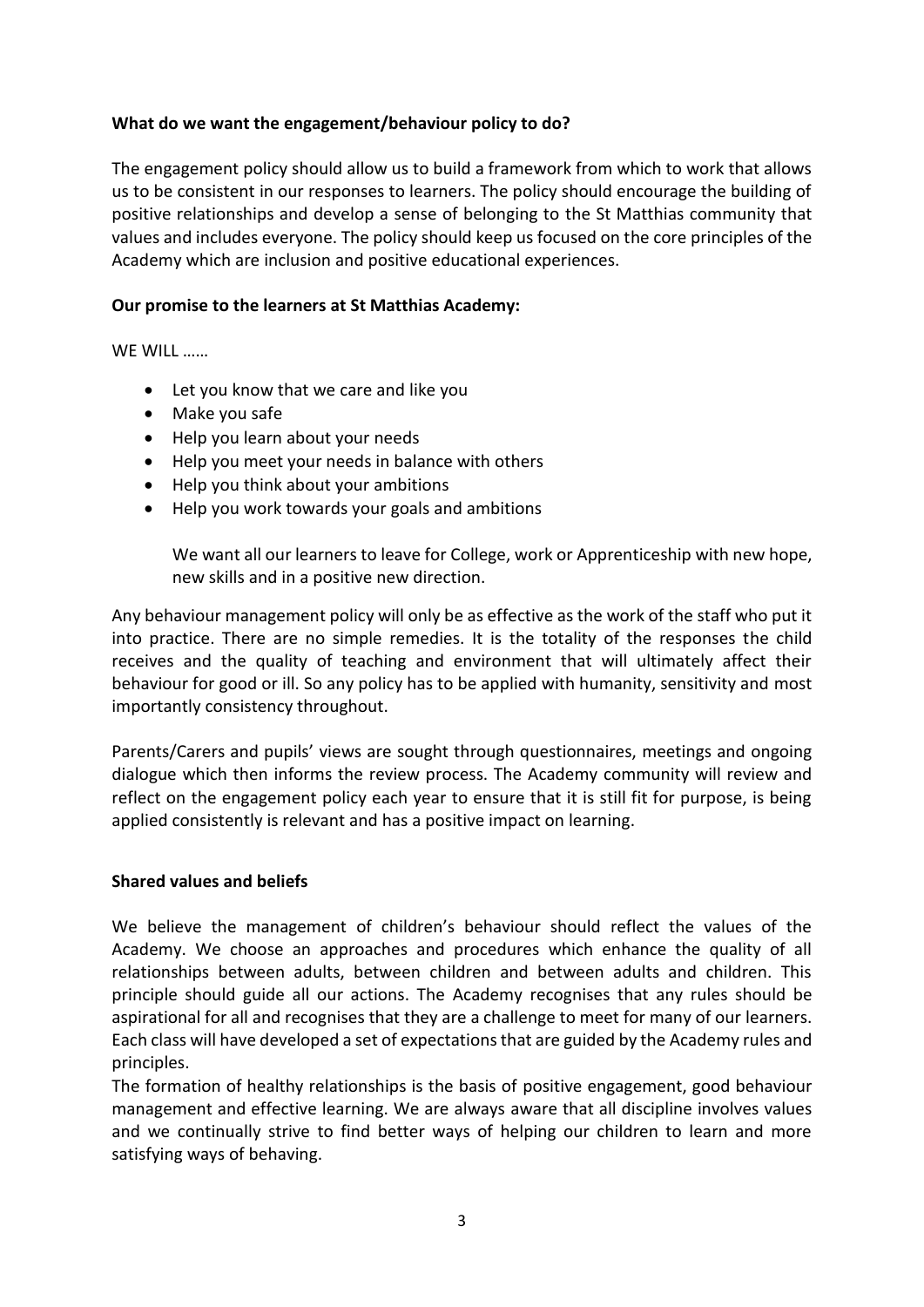#### **We believe that:**

- pupils who feel safe, valued, cared about and successful tend to respond in a more positive and appropriate way
- rights and responsibilities are inseparable
- ongoing dialogue supports the understanding of rights and the individual's responsibilities of in the Academy in relation to these rights
- when pupils are treated consistently, they are able to distinguish between desirable and undesirable behaviour, they begin to feel safe and trust in the predictable environment, enabling them to take risks in their learning
- if the ethos of the classroom and the Academy is positive, there will be an atmosphere of mutual respect and enhancement of self-esteem in which pupils are behaving in an actively positive manner, and teaching and learning is leading to achievement
- good discipline can be clear and firm, yet supportive

#### **We aim:**

- to create a warm, caring, calm and orderly atmosphere of belonging that positively promotes learning and a sense of community
- to achieve consistency of attitude and response by staff which gives a sense of security and safety
- to promote and encourage the continual development of all staff in the understanding and working with children with social, emotional and behavioural difficulties and review our practice regularly
- to promote in all pupils a sense of self-discipline, self-regulation, self-calming and an ability to take responsibility for their actions
- to create a climate of mutual respect between all pupils, staff and visitors and a proper concern and respect for our environment
- to help pupils change their anti-social behaviour and to learn ways of behaving and solving difficulties that enable them to feel safe in their ability to manage their emotions and feelings and their behaviour and responses
- to create an environment that is safe, physically and emotionally, for everyone with a real energy for enjoying learning as part of a mutually supportive social group
- to develop a partnership with parents/carers which recognises and respects important factors in the home life and experience of the child, and through dialogue supports parents to take a proactive and confident role in the management of their children's behaviour and needs.
- to develop self-awareness and organised thinking skills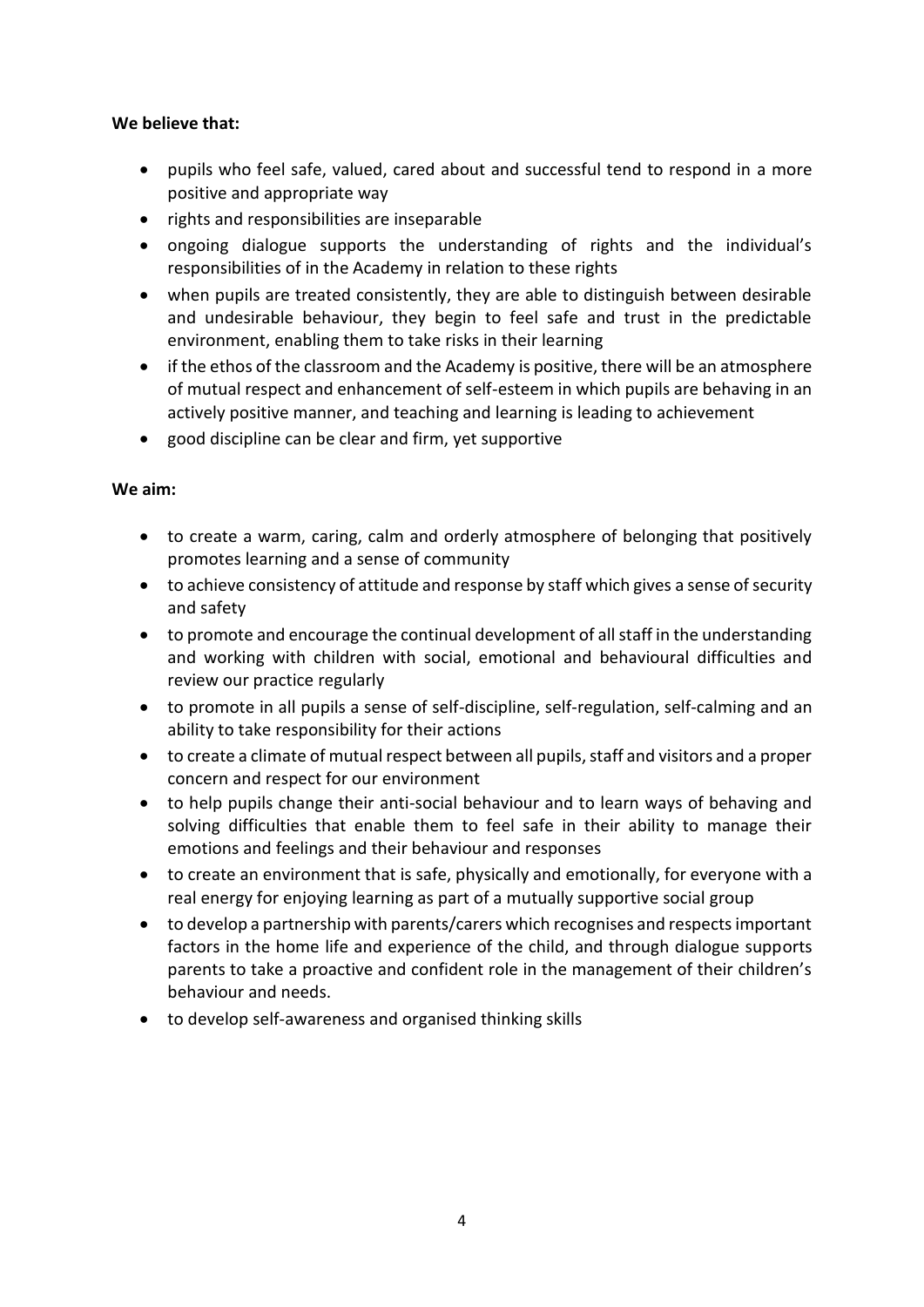## **Procedure**

The Engagement(Behaviour)/Anti Bullying/Child Protection policies deal with most areas of social emotional and behavioural development.

Behaviour is recorded and monitored on Sleuth, CPOMS and SIMS and the students personal log depending on the nature of the information. Ensuring clear, precise up-to-date records of a young person's inappropriate and positive behaviours. These records form a means of monitoring a young person's social and emotional development over time and helps provide important information for parents/carers and other key professionals working with that young person.

Any Restrictive Physical Intervention is recorded in the bound and numbered book. This is a legal record monitored by the Head Teacher on a regular basis and reported on termly to the Academy Council. The young person is encouraged to have a voice in the recording of these serious incidents so we can continually review how a situation has been managed and continually seek to improve our practices.

## **Teaching and Learning**

Learning is the central focus of all we do. We strive to create the stimulating environment and the conditions that facilitate every aspect of learning. Routines also give a sense of security and consistency and are crucial to the establishment of effective teaching and learning.

- We aim to establish and maintain routines and to train the children to observe these routines. This helps to maintain boundaries and support the development of good habits, which will be transferable and support children as they move to other environments and situations.
- We aim to promote positive and appropriate responses, and so prevent many difficulties from occurring
- Staff are calm and considered about the behaviour that challenges them

*"Children are like wet cement. Whatever falls on them makes an impression. If you want your children to improve, let them overhear the nice things you say about them to others.*

*Teachers are expected to reach unattainable goals with inadequate tools. The miracle is that at times they accomplish this impossible task."* Haim Ginott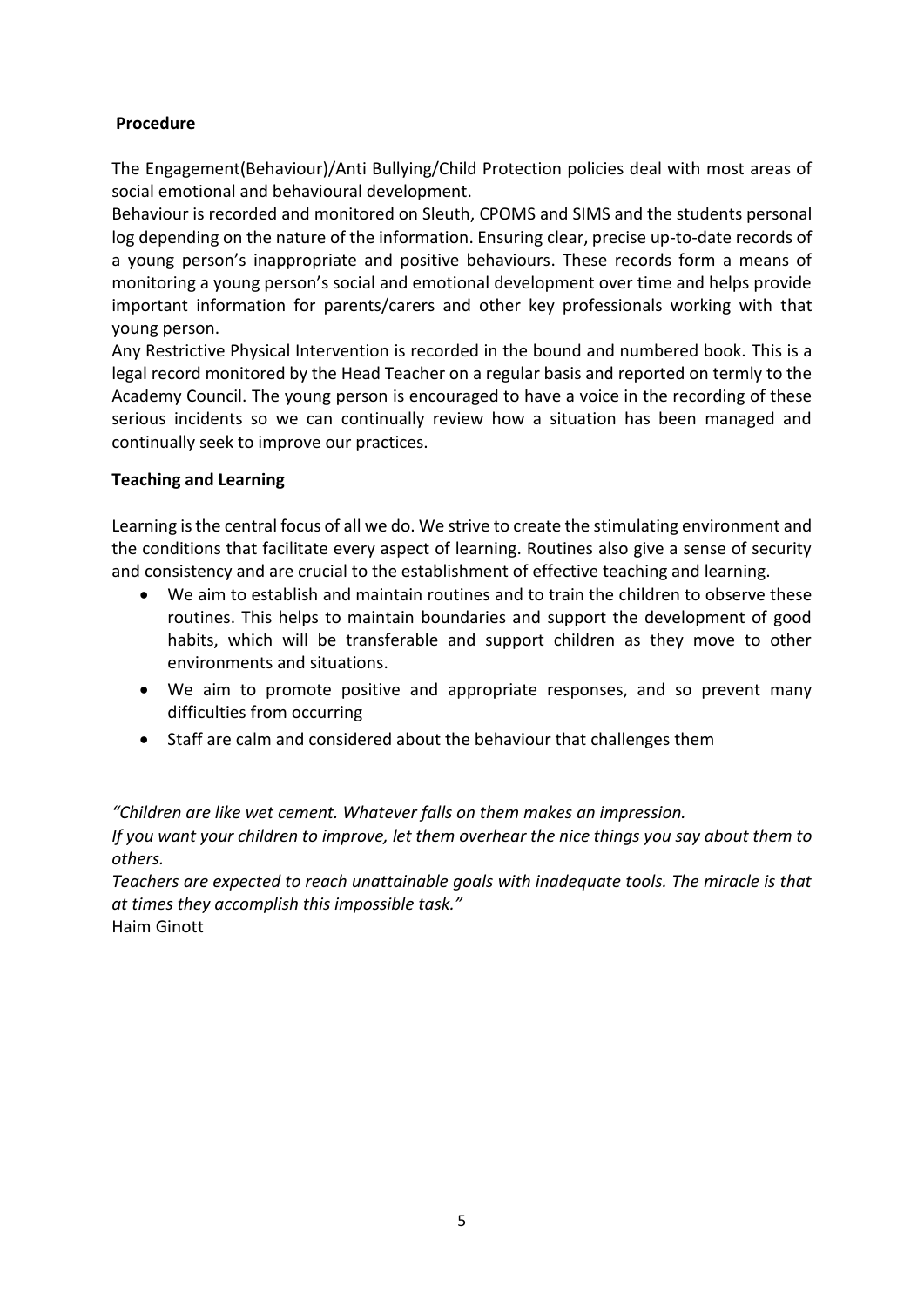We establish and insist on important routines throughout the Academy day, which are explained to all new starters as part of their induction visits.

## **Prevention**

We choose Team Teach strategies to diffuse or de-escalate potential incidents. The structure and routine in the Academy support this. We try to minimise the occurrences of challenging behaviour by:

- establishing positive relationships with pupils
- creating a positive, supportive climate
- a staff member being in the room before the pupils arrive then escorting the pupils to their next lesson at the end of each session
- providing a constant adult presence, never leaving the children unsupervised
- having well planned, meaningful lessons differentiated to meet the needs of the pupils
- making connections with previous learning
- ensuring equipment or materials needed are available and in working order
- having well-established routines for behaviour
- teaching the children strategies to deal with anger and frustration
- Appropriate humour in relationships to ensure all children feel a sense of belonging in the St Matthias community.

We also maintain the importance of confronting anti-social, aggressive behaviours that disrupt both the individual's learning and that of their peers. This supports pupils to find more effective ways of problem solving.

## **Bullying**

Bullying is not acceptable behaviour at St Matthias Academy. All the members of the St Matthias community, adults and children, have rights and responsibilities towards each other. There are clear complaints procedures set out for both pupils and adults. (See Anti-Bullying Policy)

## **Equal Opportunities**

We believe in equality of opportunity for all pupils, including those who behave appropriately and we make every effort to put it into practice at all times.

#### **Parental Involvement**

St Matthias Academy endeavours to promote good relationships with parents and carers. Parents/carers are essential partners in the task of education and managing behaviour, as such, we attempt to positively involve parents/carers in all aspects of their child's learning and behaviour. The Induction process plays a key role in developing and supporting these positive links and enabling relationships.

Regular communication with home is extremely valuable in ensuring a positive relationship between home and St Matthias. Phone calls home to discuss pupils will be made regularly.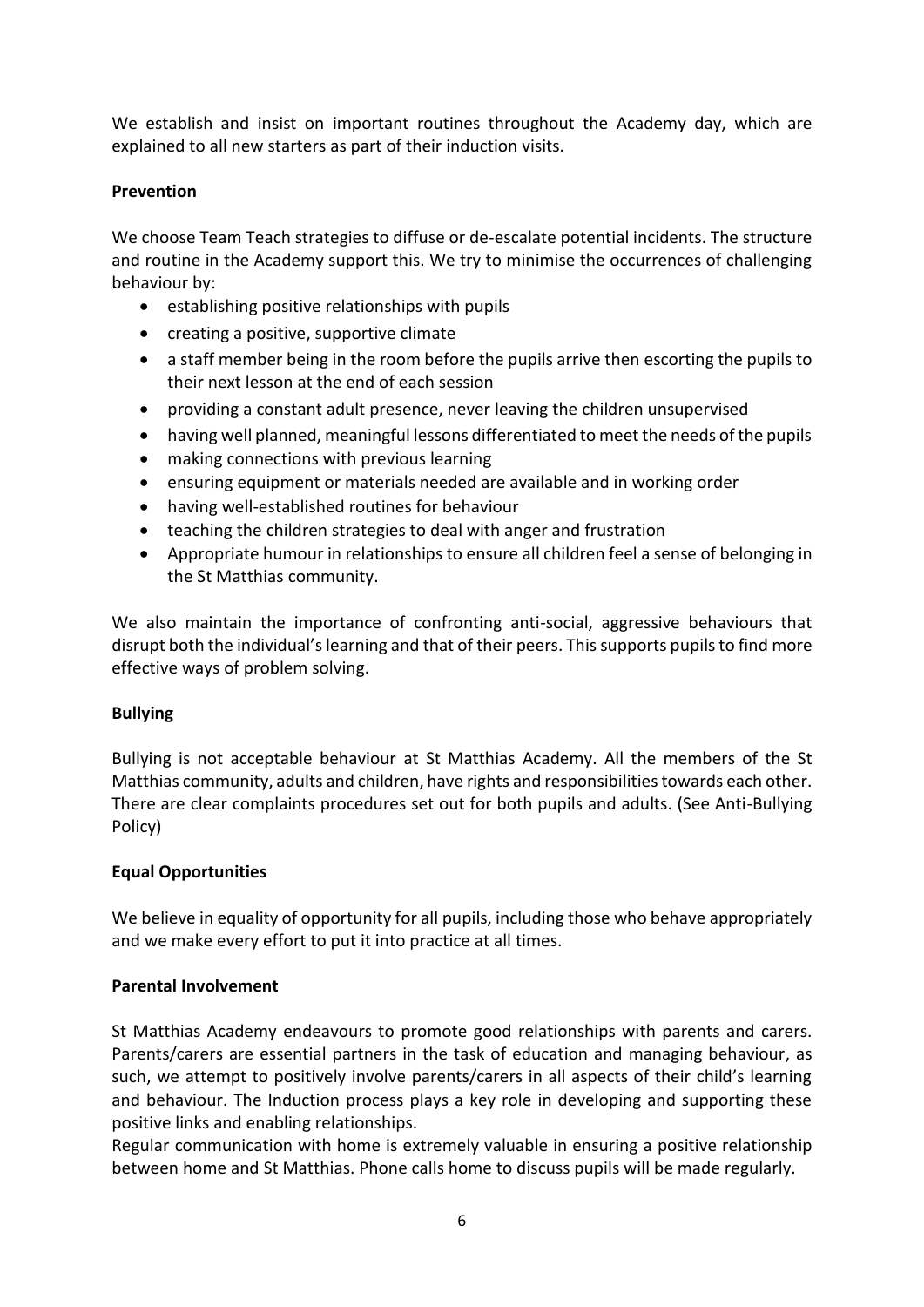## **Ethos**

As a result of collaboration from pupil voice, staff and parents we believe that in order for success, we aim to encourage every individual at our Academy to develop belief in themselves to aim higher, to respect themselves, others and the facilities and to take responsibility for their decisions and actions. Our ambition is to help young people manage their behaviour so they can succeed and achieve at school.

We recognise every young person as equal and they deserve the very best. We recognise that we are all different in the ways we learn and interact. However, we recognise and encourage that we can all achieve together – as a learning community, as a student community and as a parent / carer.

In seeking to define acceptable standards of behaviour it is acknowledged that these are goals to be worked towards rather than expectations which are either fulfilled or not. St Matthias Academy has a central role in the young person's social and moral development just as it does in their academic development. Just as we measure academic achievement in terms of progress and development over time towards academic goals, so we measure standards of behaviour in terms of the young people developing their ability to conform to behavioural goals. This is measured using the competencies and skills assessment at the end of the induction period and when preparing for moving on to a new provision by the whole staff and at IBP review meetings by the tutor only.

Pupils attending St Matthias bring a wide variety of behaviour patterns based on many external and environmental conditions and one of the main reasons why young people are referred to ourselves as a result of persistent behaviour being the main barrier to access mainstream education. At St Matthias we must work towards standards of behaviour based on the basic principles of honesty, respect, consideration and responsibility. It follows that acceptable standards of behaviour are those which reflect these principles.

## **As Adults**

Adults encountered by the young people have a high responsibility to model high standards of behaviour. This includes the dealing of the young people and dealings with each other. Adults influence young people through attitudes, exemplar character, teaching and the rapport they establish with the young people.

Young people are more likely to accept a code of behaviour if it is clearly understood, consistent, fairly applied, reasonable, sensitive and effective.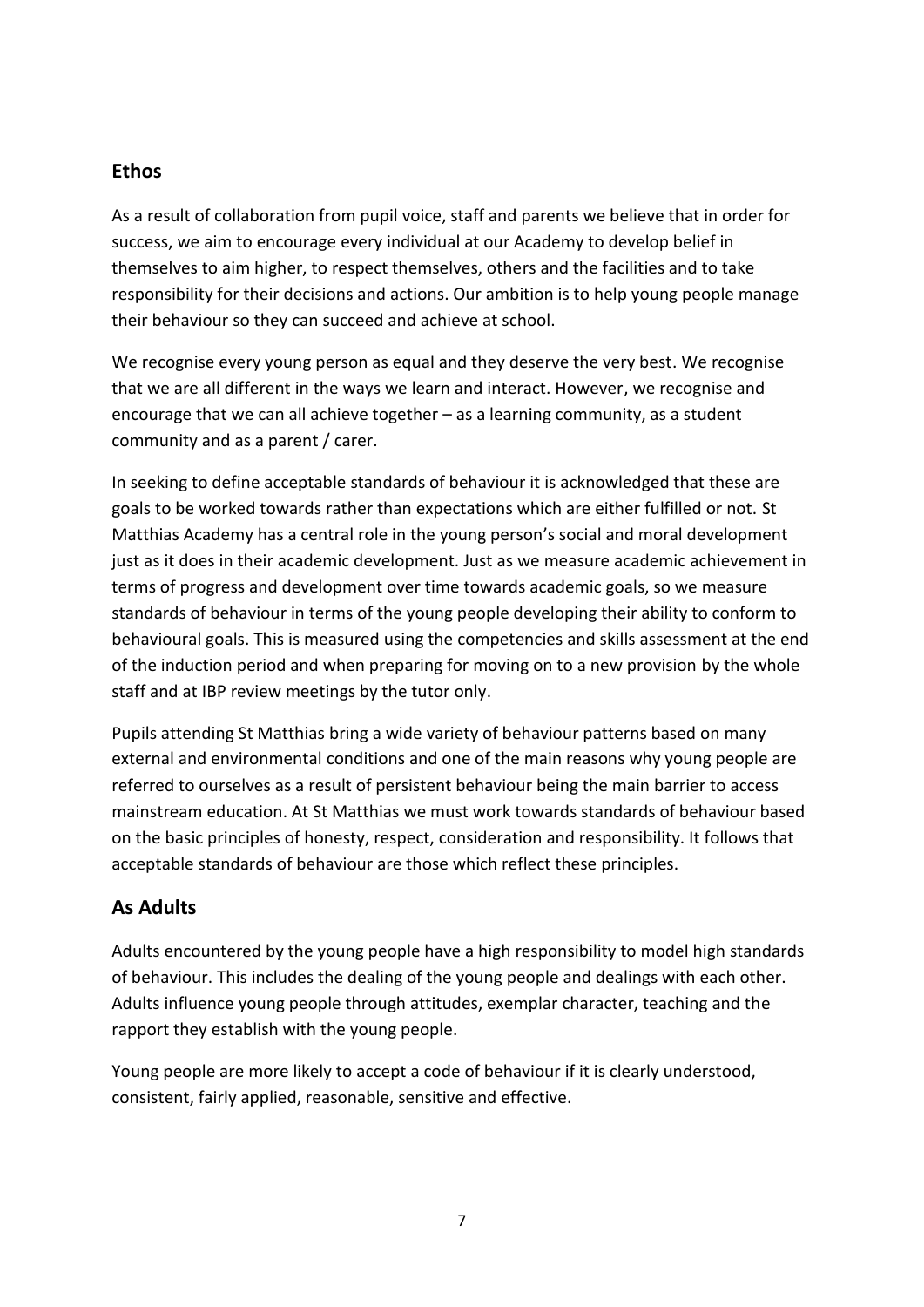1. Be responsible for young people at all times, supervising their behaviours within sight and sound of them.

2. Follow Team Teach guidelines in developing / challenging situations and use positive scripts.

- 3. Create a positive climate with realistic expectations
- 4. Emphasise the importance of being valued as an individual within the group.
- 5. Promote positive relations built on honesty, responsibility, respect and belief.
- 6. Provide a caring and effective learning environment.
- 7. Ensure fair treatment for all regardless of age, gender, race, ability and disability.
- 8. Show appreciation of the efforts and contributions of all.
- 9. All staff to model the Academy's dress code.
- 10. Fulfil all our professional duties with regard to teaching and learning.

## **The Curriculum and Learning**

We believe that an appropriately structured curriculum and effective learning contribute to good behaviour. Thorough planning for the needs of individuals, the active involvement of young people in their own learning, and structured feed- back all help to avoid the alienation and disaffection which can lie at the root of poor behaviour. It follows that lessons should have **clear objectives**, **understood** by the young people, and **differentiated** to meet the needs of our young people of different abilities. Marking and record keeping can be used both as a supportive activity, providing feed-back to the young people on their progress and achievements, and as a signal that their efforts are valued and that progress matters.

## **Class Management**

Management of the classroom and teaching methods have an important influence on young people's behaviour. The class environment gives clear messages to the young people about the extent to which they and their efforts are valued. Relationships between teacher and young people, strategies for encouraging good behaviour, arrangements of furniture, access to resources and classroom displays all have a bearing on the way young people behave.

Each class should be organised to develop independence and personal initiative. Furniture should be arranged to provide an environment conducive to on-task behaviour. Materials and resources should be arranged to aid accessibility and reduce uncertainty and disruption.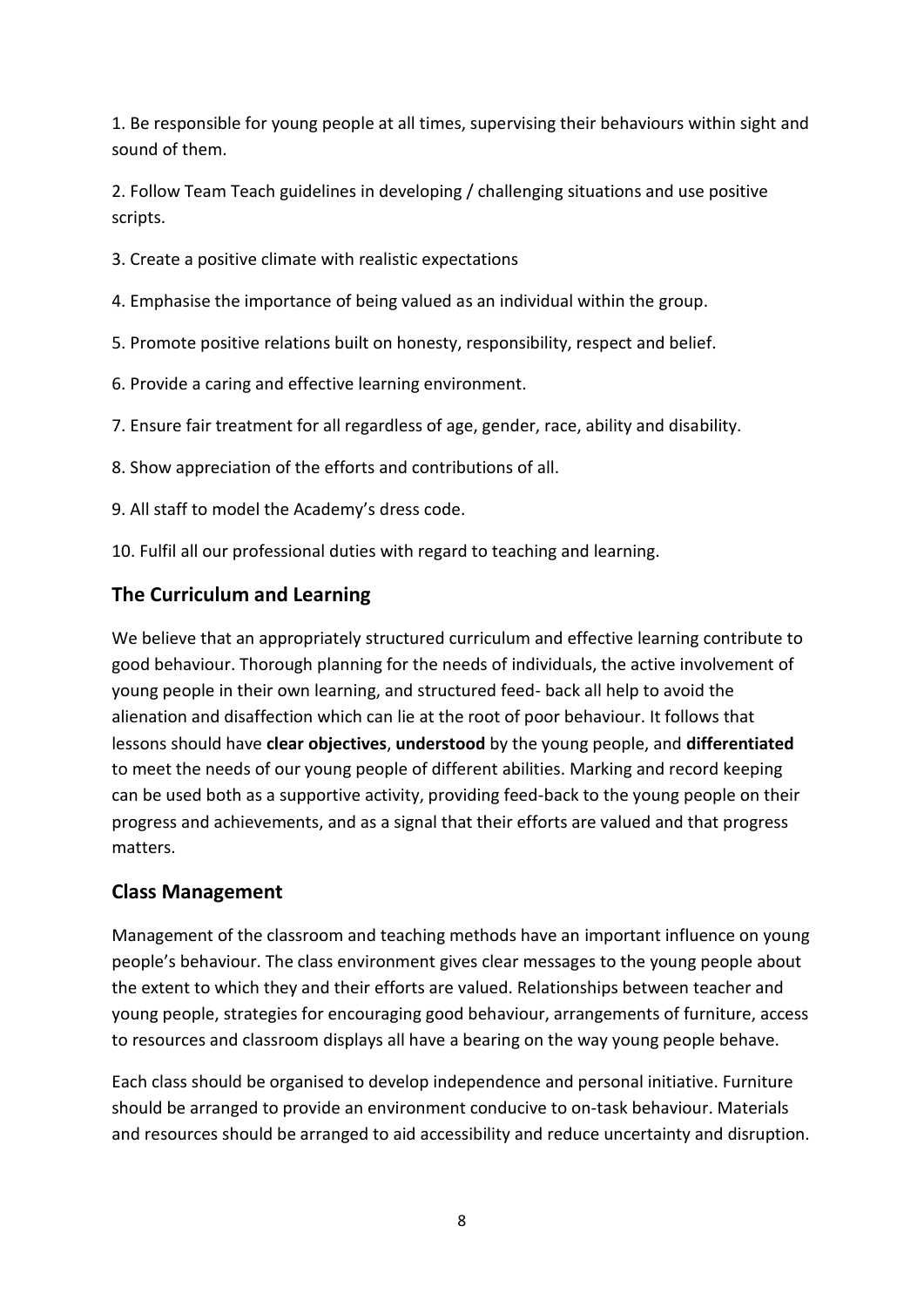Displays should help develop self-esteem through demonstrating the value of every individual's contribution, and overall each class should provide a welcoming environment.

Teaching methods should encourage enthusiasm and active participation for all. Lessons should aim to develop the skills, knowledge and understanding which will enable young people to work in co-operation with others. Praise should be used to encourage good behaviour as well as good work.

Academy Facilities Expectations (including outdoor learning, workshops and halls).

These are places where we all work. There needs to be clear boundaries and expectations to allow everyone to work successfully and safely.

## **Aspects of engagement**

We will provide a learning environment that empowers, challenges and encourages individual success and social responsibility.

To do this, staff and students focus upon 3 main aspects of engagement all of which are reviewed regularly by the Pupil-Voice, staff meetings and parent meetings. Reviews take place three times per academic year.

#### **- Be Respectful**

| talking to people    | be kind to others | of other cultures | listen to others           |
|----------------------|-------------------|-------------------|----------------------------|
| respect others space | play nicely       | be on time        | help and support<br>others |
| listen to staff      | use kind language | of property       | be clean and tidy          |

#### **- Be Ready to Learn**

| good listening | correct uniform   | attend everyday         | classroom voice |
|----------------|-------------------|-------------------------|-----------------|
| good sitting   | try your best     | helping others to learn | be in class     |
| good thinking  | correct equipment | observing               | ask for help    |
| on time        | helpful           | phones away             | take turns      |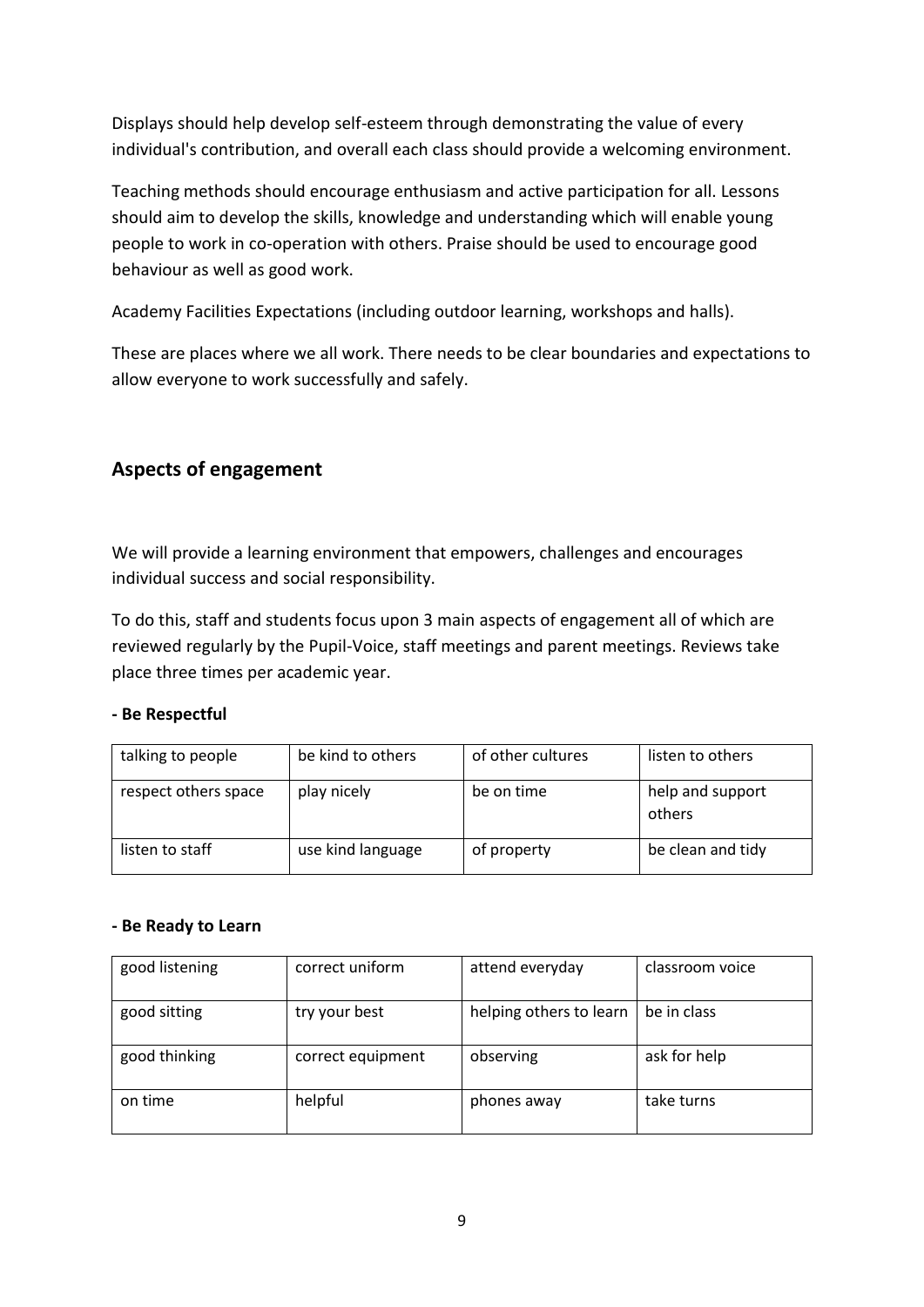#### **- Be Safe**

| make the right choices         | E-safety                       | keep hands and feet<br>to yourself | listen to staff                         |
|--------------------------------|--------------------------------|------------------------------------|-----------------------------------------|
| use equipment<br>appropriately | protect yourself and<br>others | feet on the floor                  | Make the right choice                   |
| think first                    | right place right time         | ignore negative<br>behaviour       | keep banned items<br>out of the Academy |

## **Steps to managing behaviour.**

## **Step 1**

Class teacher range of class-based strategies. This may involve class time out, class catch up, loss of points, gentle word, warning, phone call, points sheet. Staff to follow helpful strategies on students' IBP/ support plan, that may include splitting the class making use of the LSA and Teacher to create a positive supportive environment. Staff to use and exhaust a range of strategies before moving on to the next level.

#### **Step 2**

When Step 1 approaches have failed. Class teacher calls 'Level 1 support' to the on-duty behaviour support team for additional assistance. The additional staff member will work with classroom staff to support the student back into learning or encourage to leave class for time out or a conversation about the issues affecting the student's ability to engage. Further consequences can be placed such as break or after school detention.

#### **Step 3**

If/When Step 1 and step 2 approaches have failed. If the lesson lead suspects escalating, dangerous behaviour, then a 'Level 2 support' should be called in order to support in deescalating and encouraging the student to self-remove from class. Should all de-escalation strategies fail then physical interventions can be used as a last resort and if escalation continues, home support may be contacted.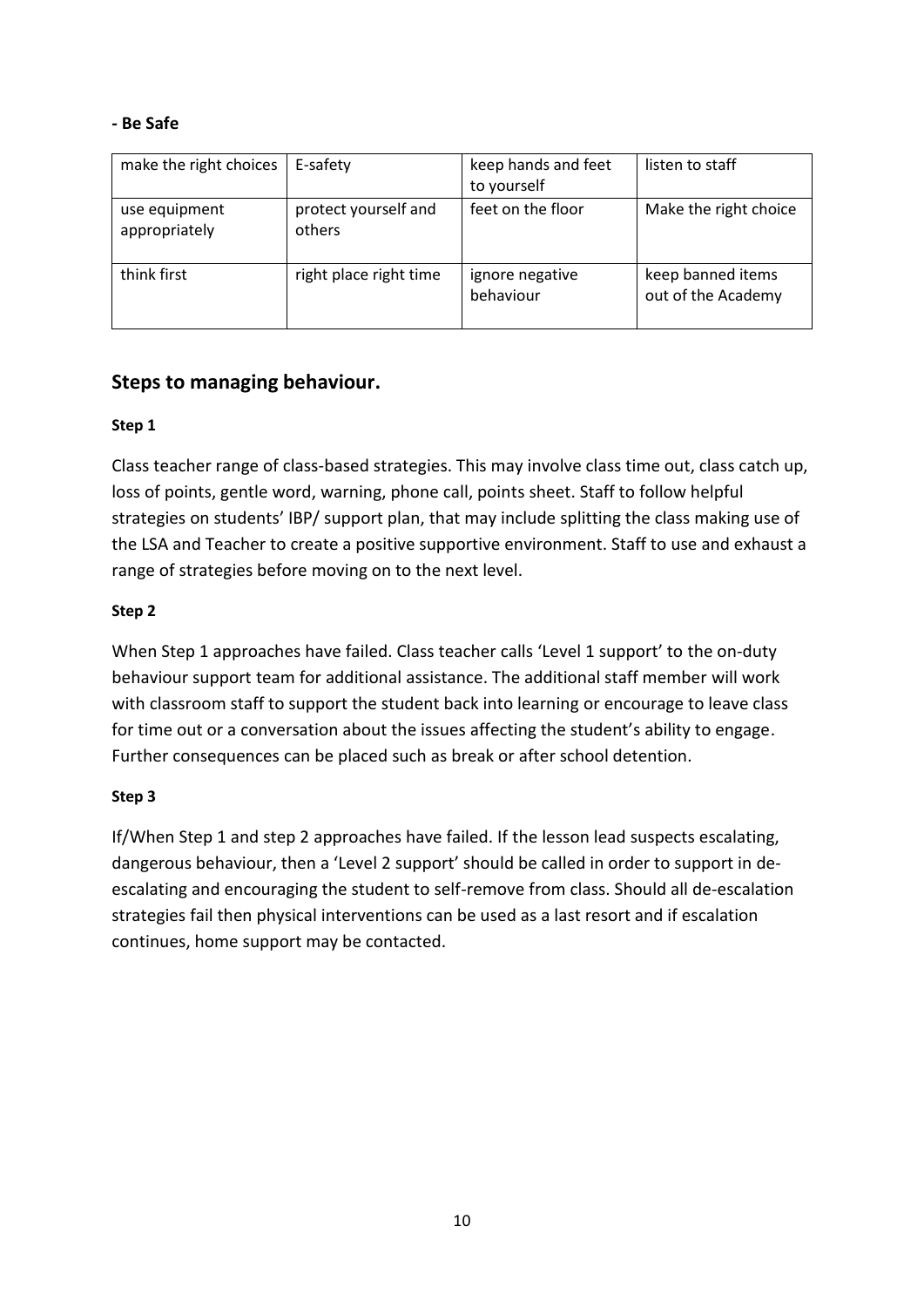## **Expectations**

## **Start of lessons**

Young people are met by the lesson lead on entering the classroom

Young people enter rooms sensibly

Hand in items to be locked away if not already done so

## **During lessons**

When the lesson lead talks to the whole class, young people are expected to listen and concentrate

Young people are expected to work sensibly and not distract other pupils

Young people are expected to speak to each other politely and quietly

Young people must not leave the class without the approval of the teacher. If a pupil does leave the class, they must be supervised at all times – support staff to follow student out and check if the on-duty behaviour support staff are able to take over monitoring of the student. If yes, then the staff member returns to class. In not, then the staff member stays with the student until a duty member of staff is available

Mobile phones, i-pods, magazines or other distractions are not allowed and attempts to confiscate will be made if used in class unless it is part of learning

## **End of lessons**

Points are awarded for appropriate use of Learning, Language and targets. Additional bonus points can be awarded for exceptional work and behaviour

The lesson lead is the person who will signal the end of the lesson

When instructed young people should clear the room and any litter should be picked up

The chairs and desks should be ready for the next class

Only when the staff members finally tell the young people to go, should they leave the room

## **Out of school**

Walking locally or with a school group, young people must be reminded that the Academy's reputation depends on the way they behave. Trip leaders must recognise that they are in a position of parent/carers while the young people are in or out on a school trip.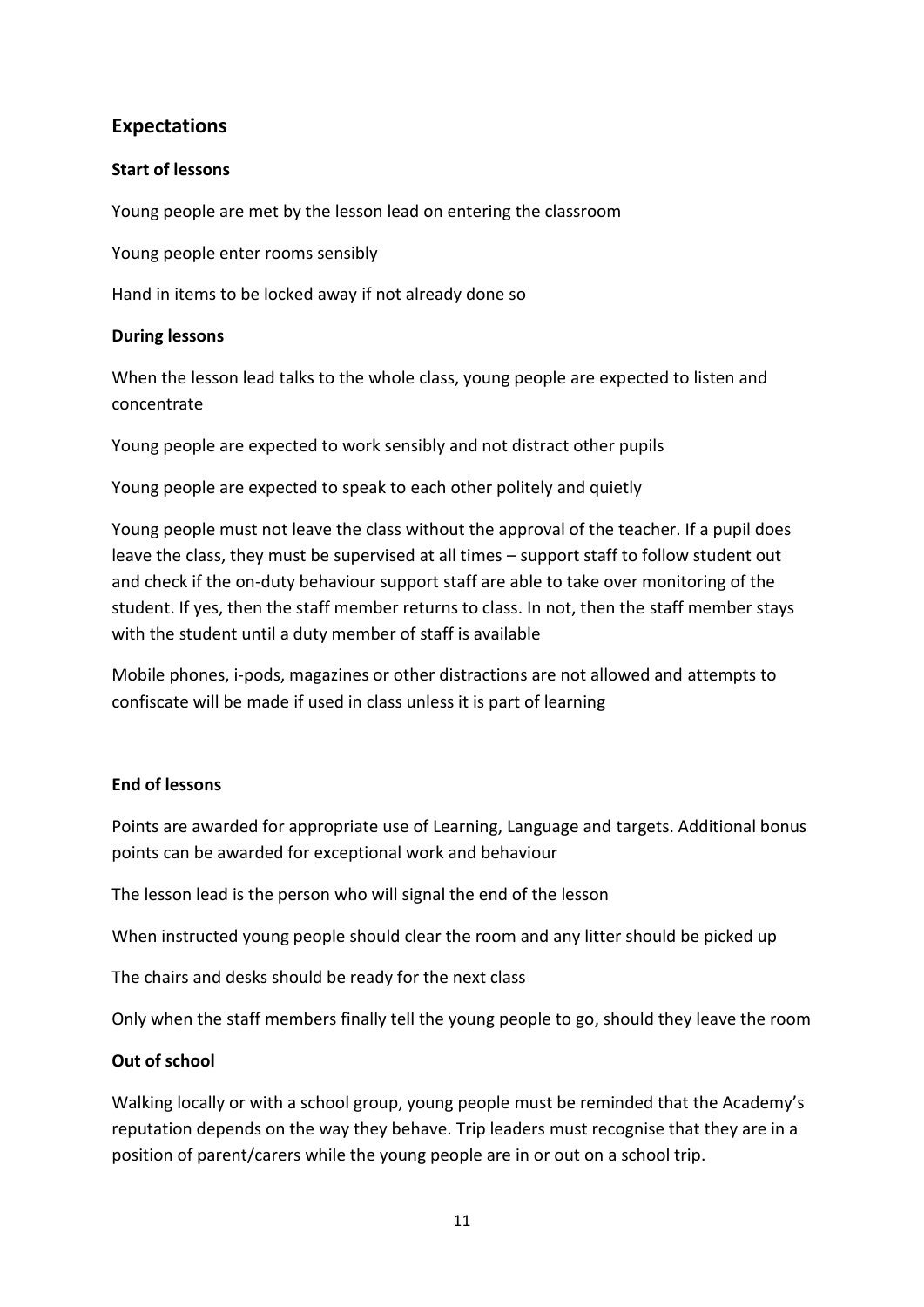This means in particular that:

There is no excuse for rudeness, disrespect or insolence towards any members of the public.

Any intimidation or acts of violence towards peers, including Peer on Peer (Child on Child) abuse, staff and the general public will be treated as very serious offences.

The importance of completing points sheets and logging information for the Tutor to effectively write weekly reports and maintain effective communication with home.

Our approach to raising achievement in the area of pupil behaviour at St Matthias Park puts the tutor/class teacher as the pivotal point. Tutorials provide an opportunity for tutors to share points and positive/negative sleuth information, allowing young people to reflect on their previous points in order to monitor and promote individual improvement.

Class teachers / Tutors should have access to Sleuth from which patterns of behaviour can be seen clearly. This information should inform Engagement plans (IBP), Risk Assessments, EHCP meetings, Parent School meetings, Case Conferences and pastoral support.

We meet on a daily basis to discuss patterns of behaviour and additional strategies and discuss specific student concerns and safeguarding issues on a weekly basis.

The tutor/class teacher monitors the behaviour of each young person through Sleuth.

## **Rewards**

Our emphasis is on rewards to reinforce good behaviour, rather than on failures. We believe that rewards have a motivational role, helping young people to see that good behaviour is valued. The most common reward is praise, informal and formal, public and private, to individuals and groups.

It is earned by the maintenance of good standards as well as by particularly noteworthy achievements. This is as true for adults as for young people. Rates of praise for behaviour should be as high as for work. Many of our young people require immediate physical recognition of their positive efforts. In order to provide this, a system of weekly enrichment activities along with termly reward enrichment trips are organised in order to promote good learning and behaviour.

Staff need to feel empowered to supporting this. Rewards and recognition of good behaviour, effort and achievement is recorded through Sleuth Behaviour Tracking system.

Weekly enrichment reward activities are differentiated according to points, encouraging young people to gain maximum amount of points. The highest points may include weekly enrichment trips out of school on activities such as climbing, whilst the least scale of points would include class-based activities.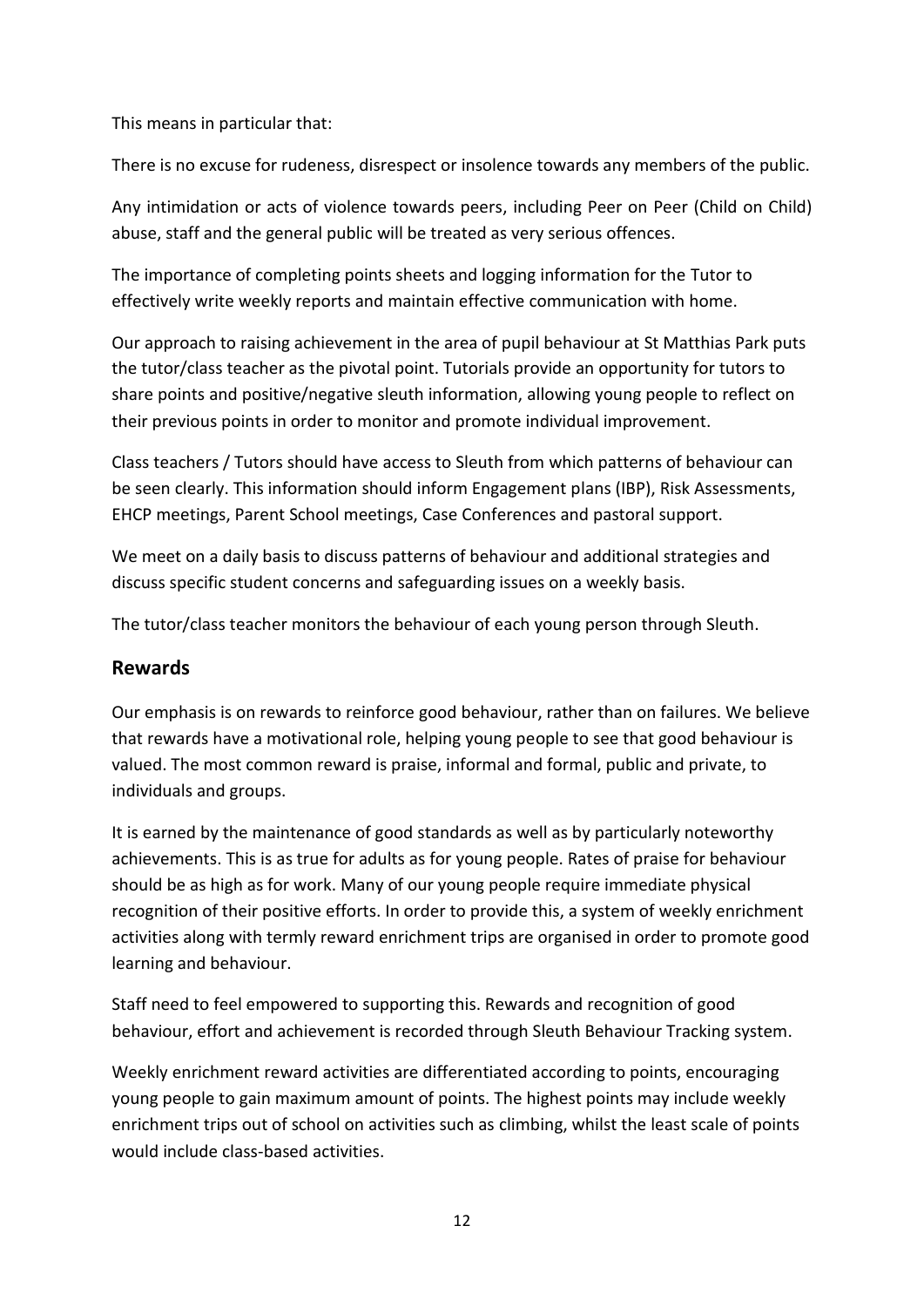Sleuth points are totalled towards end of term reward activities that may include additional out of school trips and residential camps.

For those young people who have been late to lesson or requires additional work to complete, catch up time is organised that is supported by leadership.

# **Sanctions**

Although rewards are central to the encouragement of good behaviour, realistically there is a need for sanctions to register the disapproval of unacceptable behaviour and to protect the security and stability of the Academy community. In an environment where respect is central, loss of respect, or disapproval, is a powerful sanction in itself.

The use of sanctions should be characterised by certain features:-

- It must be clear why the sanction is being applied.
- It must be made clear what changes in behaviour are required to avoid future punishment.
- Group punishment should be avoided as they breed resentment.
- There should be a clear distinction between minor and major offences.
- It should be the behaviour rather than the person that is punished.

Sanctions range from expressions of disapproval, through withdrawal of privileges, to referral to the Tutor team, Learning Mentors, Deputy and Headteacher. Letters to parents, RTS meetings, ultimately and in the last resort, being educated off site. This is not an exhaustive list and additional strategies can be seen later in the policy (**Reducing inappropriate behaviour**). Most instances of poor behaviour are relatively minor and can be adequately dealt with through minor sanctions. It is important that the sanction is not out of proportion to the offence.

Tutors follow a range of strategies to manage behaviour including the use of verbal Persuasive Scripts and Team Teach approach.

More serious in-class disruptions may prompt the subject teacher to inform the Behaviour Learning Mentor.

The tutor needs to inform the pupil's parents/carers of their concerns and what they intend to do. A meeting to review an Engagement Plan (IBP) or a Risk Assessment may be needed.

Unfortunately, a tutor/class teacher may reach the stage where having tried a variety of strategies and ideas they have recorded little or no improvement. In these circumstances they should involve the Senior Leadership Team.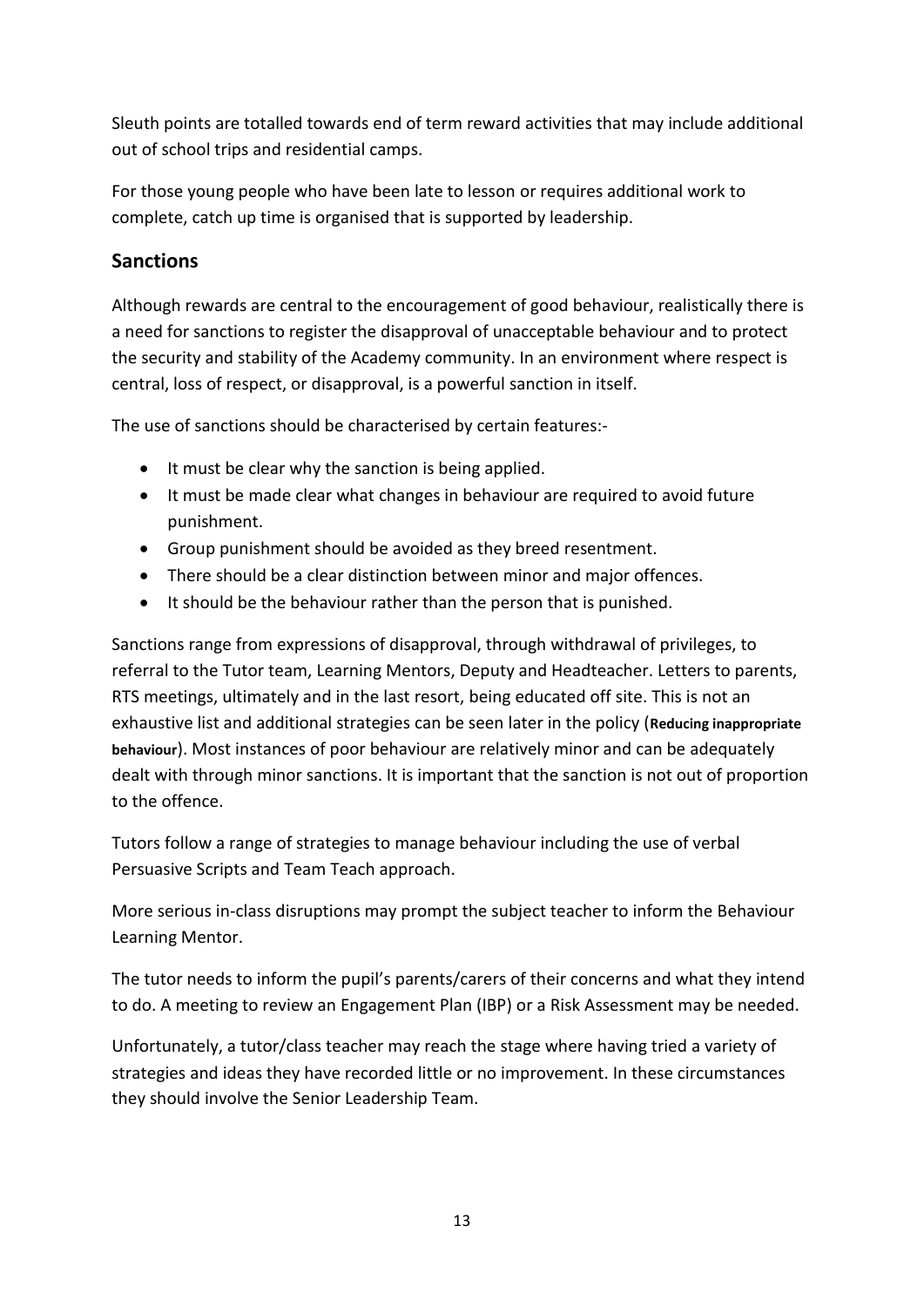Together they can review the situations and other more serious measures could be built into the Engagement Plan (IBP) action. The parents/carers must be informed again at this point and their involvement may help a more positive outcome.

Further concerns or very serious incidents need the involvement of the Head Teacher (or Deputy Head Teacher in their absence). No situations should reach this stage without the parents/carers already having been informed and involved unless it is a very serious first time offence. All instances of harmful sexual behaviour are to be recorded and challenged.

In circumstances of a pupil committing a very serious offence (e.g. harmful sexual behaviour, violent assault, bullying or racial abuse) the Head or Deputy Head Teacher will become involved. It will be the responsibility of the Head / Deputy Head Teacher to ensure the right action is taken by discussing it first with the pupil's tutor.

The action taken will be recorded on Sleuth.

Communication with parents, informing them of what action has been taken and why. It may be in these circumstances, additional agencies such as the police may become involved.

Note: For racial abuse or bullying incidents please refer to the Equal Opportunities policy.

Note: If Child Protection / Safeguarding concerns are raised please use the Child Protection recording tool (CPOMS) or a CP recording form and pass directly to the DSL (or the Deputy DSLs in their absence). Please refer to the Child Protection /Safeguarding policy.

In some cases, persistent and serious cases of behaviour may result in a young person receiving a Personalised Learning Plan (PLP) where a plan is drawn up of learning on and off the Academy premises and in collaboration with parents/carers, staff the Deputy Head and Head Teacher and agencies.

## **Monitoring**

Aside from the usual methods of monitoring and recording behaviours, there are instances where additional reporting is required.

Harmful sexual behaviours will be recorded on CPOMS.

Racist incidents require an additional form to be completed and sent to the headteacher. The head teacher will in turn collate and pass these onto the CEO of Learn@ MAT.

Bullying incidents also require additional reporting. Persistent, repeated or targeted abuse towards a young person will be recorded on Bullying incident reporting forms and sent to the headteacher. Again, the head teacher will in turn collate and pass these onto the CEO of Learn@ MAT.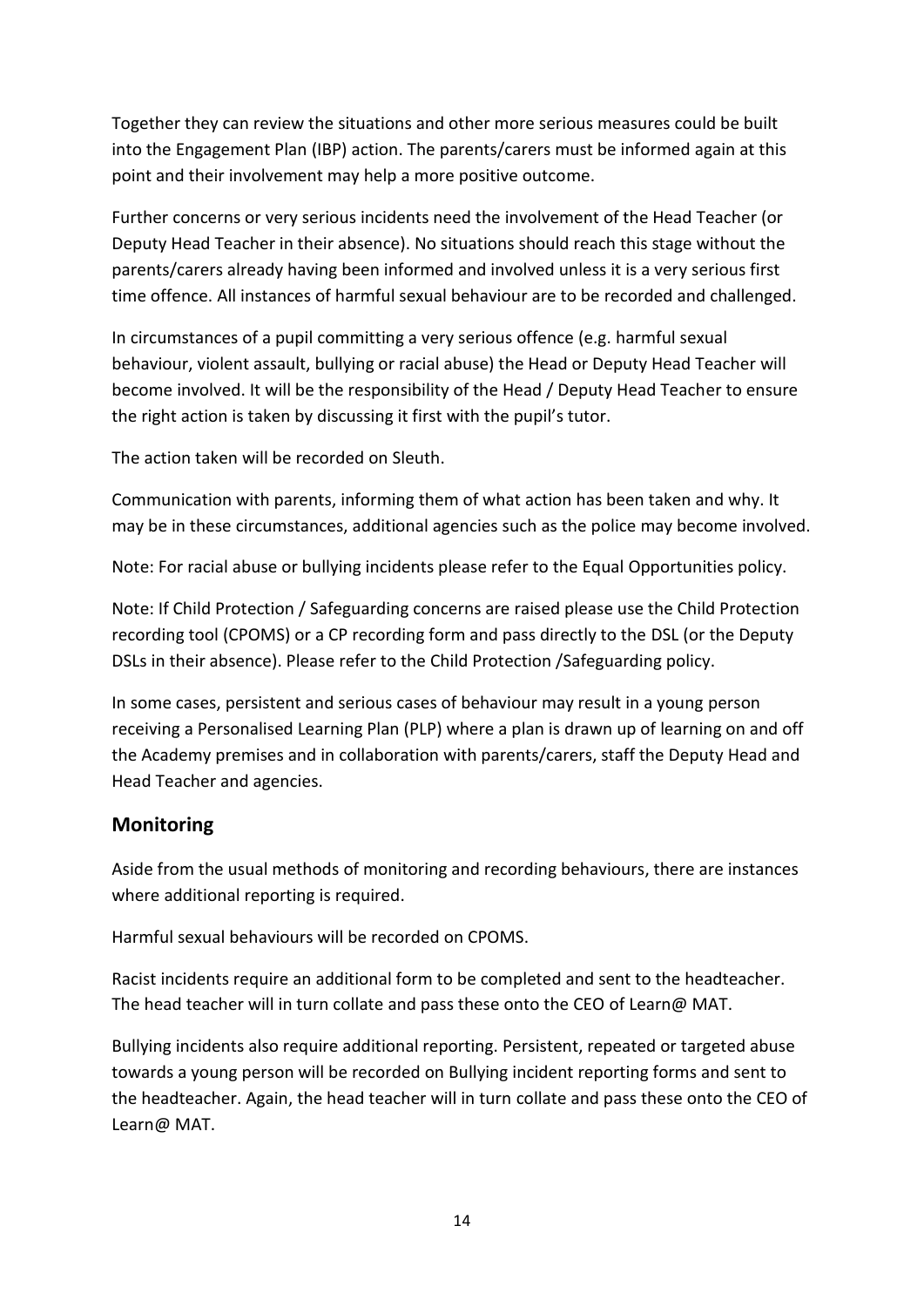## **Reducing inappropriate behaviour**

Sometimes the positive strategies may not be enough and, depending upon the situation, it may be necessary to deal with persistent misbehaviour by:

- Take up time
- Refocus on learning & tactical ignoring
- Remove audience
- Positive praise (public or private)
- Humour (use with caution & depending on relationship)
- **Distraction**
- Reminder of incentives
- Giving effective reminders of appropriate behaviour
- Time in the sensory room
- Using colleagues to help diffuse situations or who have a particularly strong relationship with an individual
- Not awarding points
- Twilight session (not Payback)– after school catch up
- Break/lunch/after school reflection time
- Restorative Justice. Young people are given the chance to make reparation with a member of staff. This can sometimes mean apologising by note or card, making up for work not done in break time, spending time with the victim of their insults or aggression.
- Involve parents/carers in working together on a particular strategy
- Withdrawal of privileges.
- Monitoring inappropriate behaviour using Sleuth.
- Internal exclusion from class/tutor group for specific lesson.
- Shadowing by the class LSA
- A parent/carer of the pupil coming into school to work alongside their child
- Lunchtime exclusion from dining hall or allocated rooms
- Head's Report
- Class change
- Involvement and referral to the Educational Psychologist from whom additional ideas and input may be beneficial. They will also be needed to review the placement if the behaviour persists without signs of improvement.
- Incidents of harmful sexual behaviour, following investigation, may require specialist agencies to provide support to change inappropriate behaviours

#### **Home support and Fixed Term Off-site education**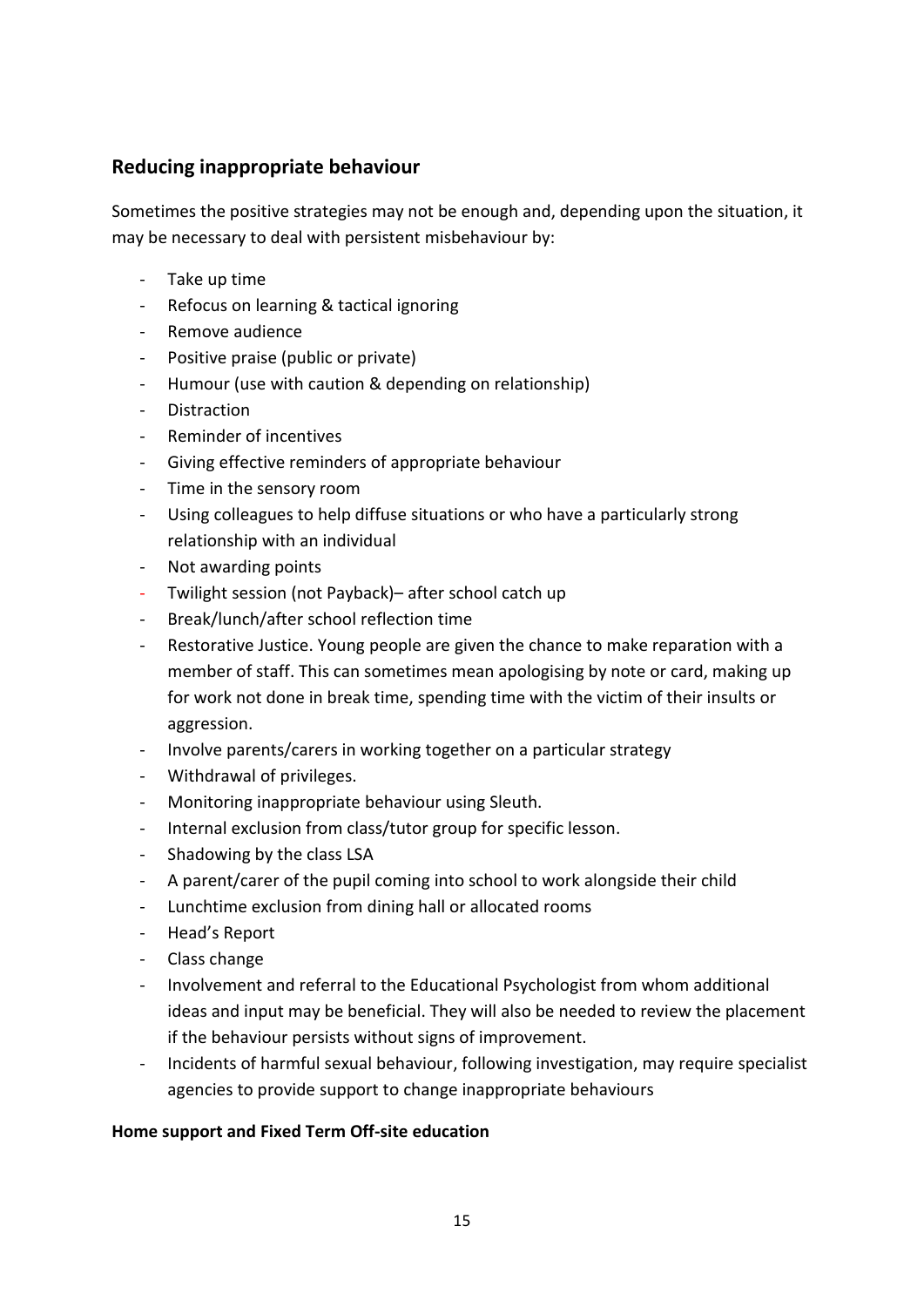As an Alternative provision we would never feel it necessary to permanently exclude young people but rather we would work with agencies and parents/carers to support the young person in dealing with challenging behaviours and providing learning.

As the Academy caters for a wide mixed need type, at times this can pose as a challenge in managing SEMH behaviours alongside SLCN and other needs. In extreme cases of inappropriate behaviour, it may be necessary for the Head Teacher to take the ultimate sanction of educating a young person off site for a short period of time. This will include daily visits from Learning mentors/tutors/education staff and potentially working at the Meriton Alternative Learning Provision to avoid a young person being excluded from learning.

## **Positive Handling (***Physical Intervention***)**

Please refer to the Positive Contact policy.

# **Searching Pupils**

Searching pupils may be necessary in certain circumstances if it is felt by the staff that the pupil may be concealing potentially harmful items. On Arrival, each pupil is screened according to our searching, screening and confiscation policy.

# **Support for staff**

In some of the circumstances outlined above, especially where anger and aggression have been shown, then it is just as stressful for the staff involved as the pupils themselves. Therefore, it is important that we ensure the staff involved have the opportunity to take time where needed, away from the teaching environment to calm themselves and discuss the incident with a supportive colleague. The member of staff involved and any witnesses must have the opportunity to write up a report of the incident as soon as possible. This may need the intervention of other colleagues and members of the Senior Leadership Team in either supporting the member of staff affected by the incident and/or their teaching commitments. Opportunities at a later stage to have a de-brief regarding the incident with the Head or Deputy Head Teacher should be made available.

## **Attendance**

Please refer to the Attendance Policy